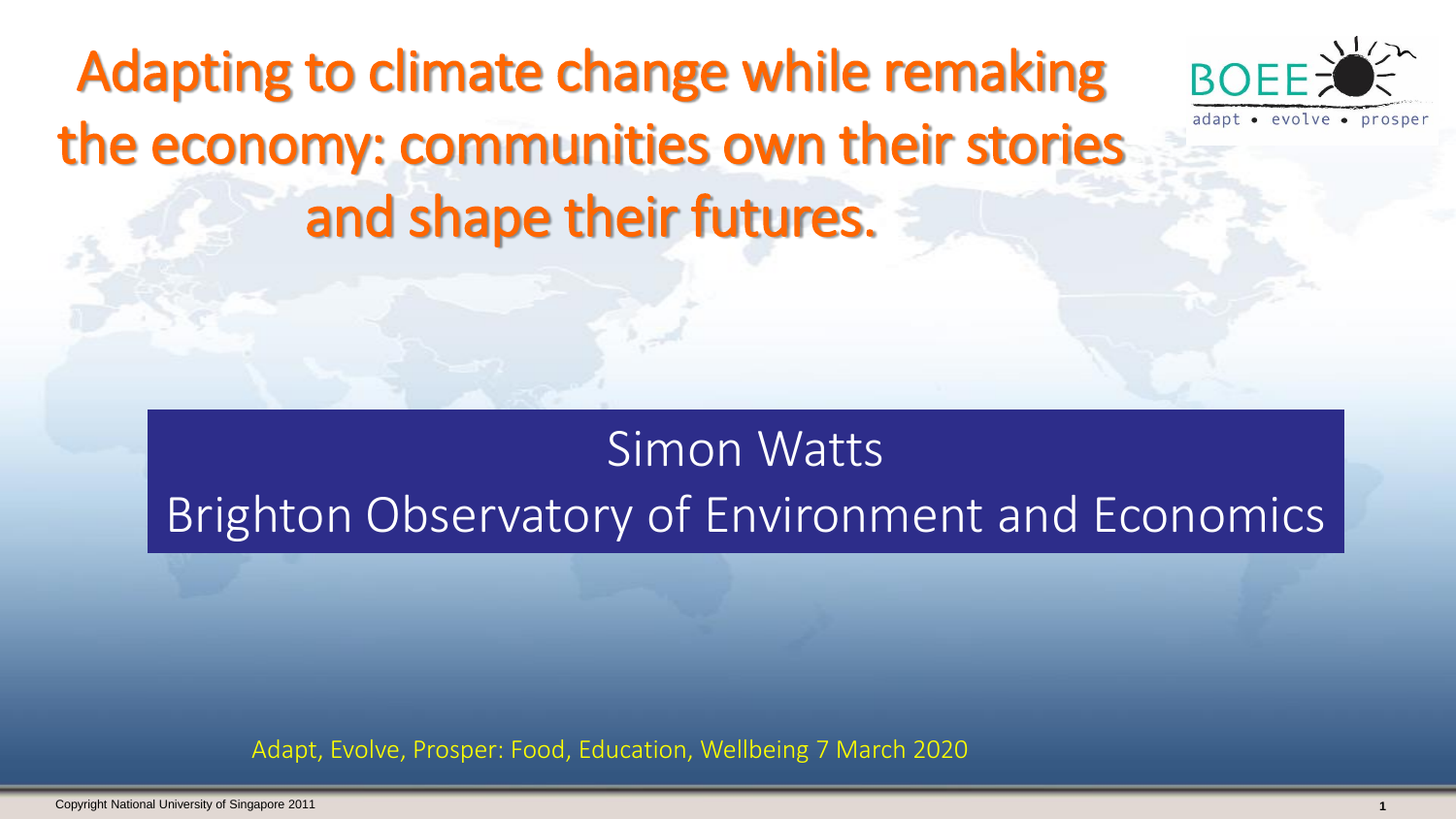# Adapting to Climate Change..





Political  $10025$ ycais  $\mathbf{c}$  $\mathsf{H}$  he  $i$ ct $\alpha$ r Distance' about 50 years economic and  $SOA$ best case '*Braking*  so Adaptation will be necessary anyway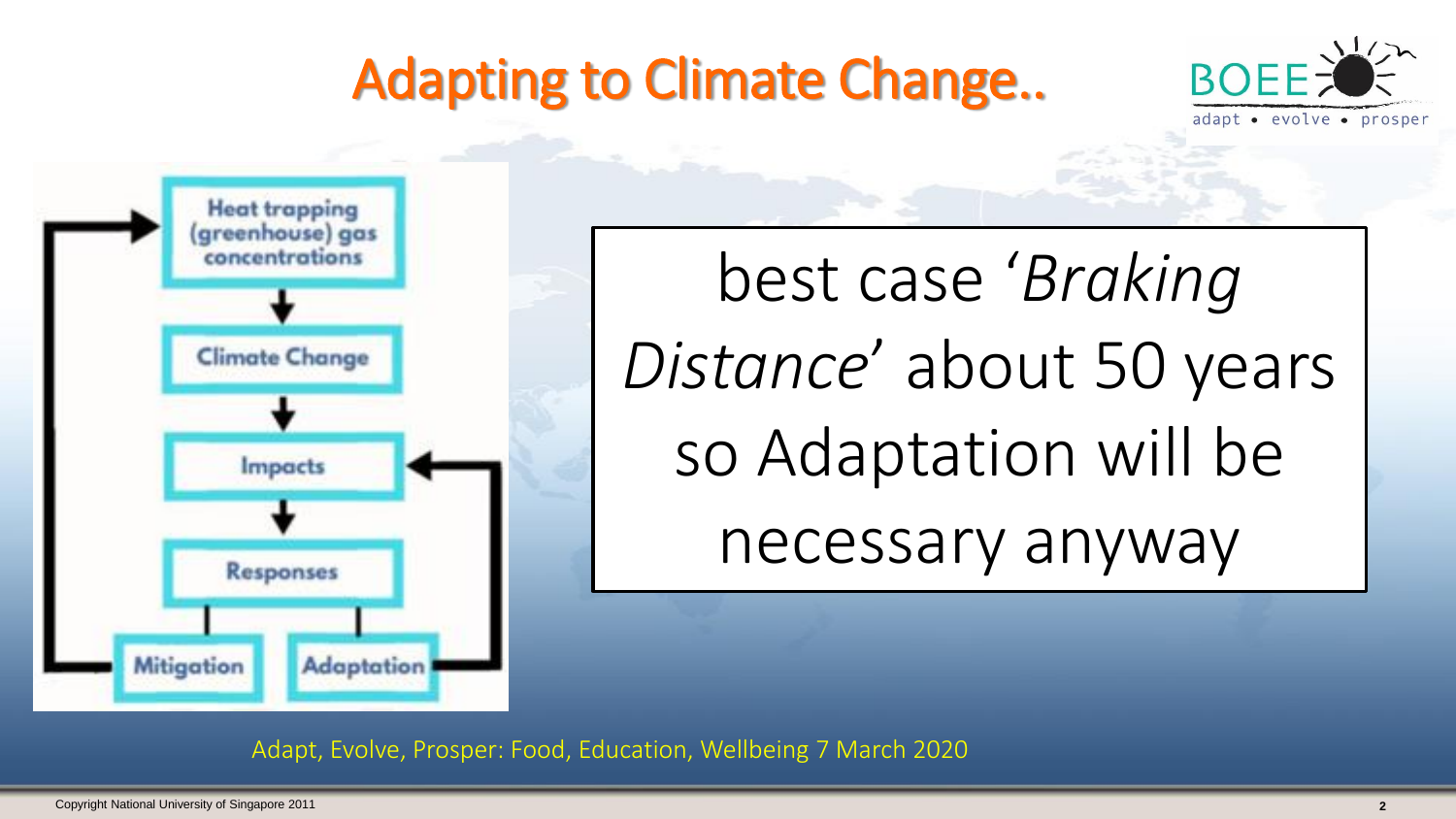# What our (old) Economy produces



#### 'Productivity Problem'

Productivity is poor and not getting better. Economy is creating some winners and a lot of losers:

- Increasing social inequity
- Decreasing social well-being

'Capacity Problem' Our commodity economy strips resources and damages environment:

- Exceeded environmental capacity
- Degrading environment

'if you do what you always did, you get what you always got'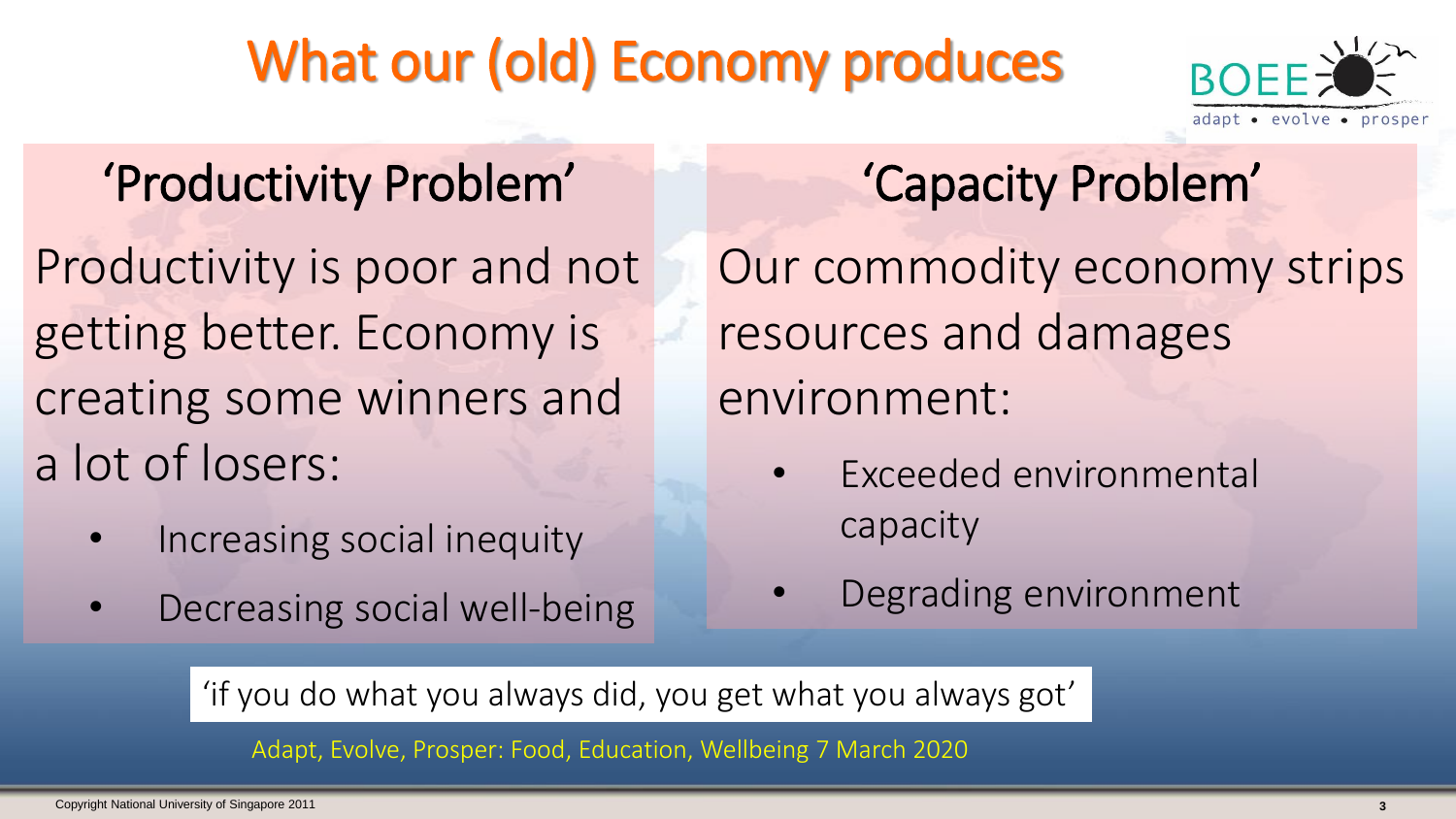# ..while Remaking the Economy.. (solutions)

. each part of the There are specific solutions for economy.



Climate change itself will close down parts of the current (old) economy anyway.

Destroying the economy is not 'adaptation' nor is it good for the country.

> Our Business Models must change.

Adapt, Evolve, Prosper: Food, Education, Wellbeing 7 March 2020

Guiding Ideas Treasury Well-being **Framework** The late Sir Paul **Callaghan**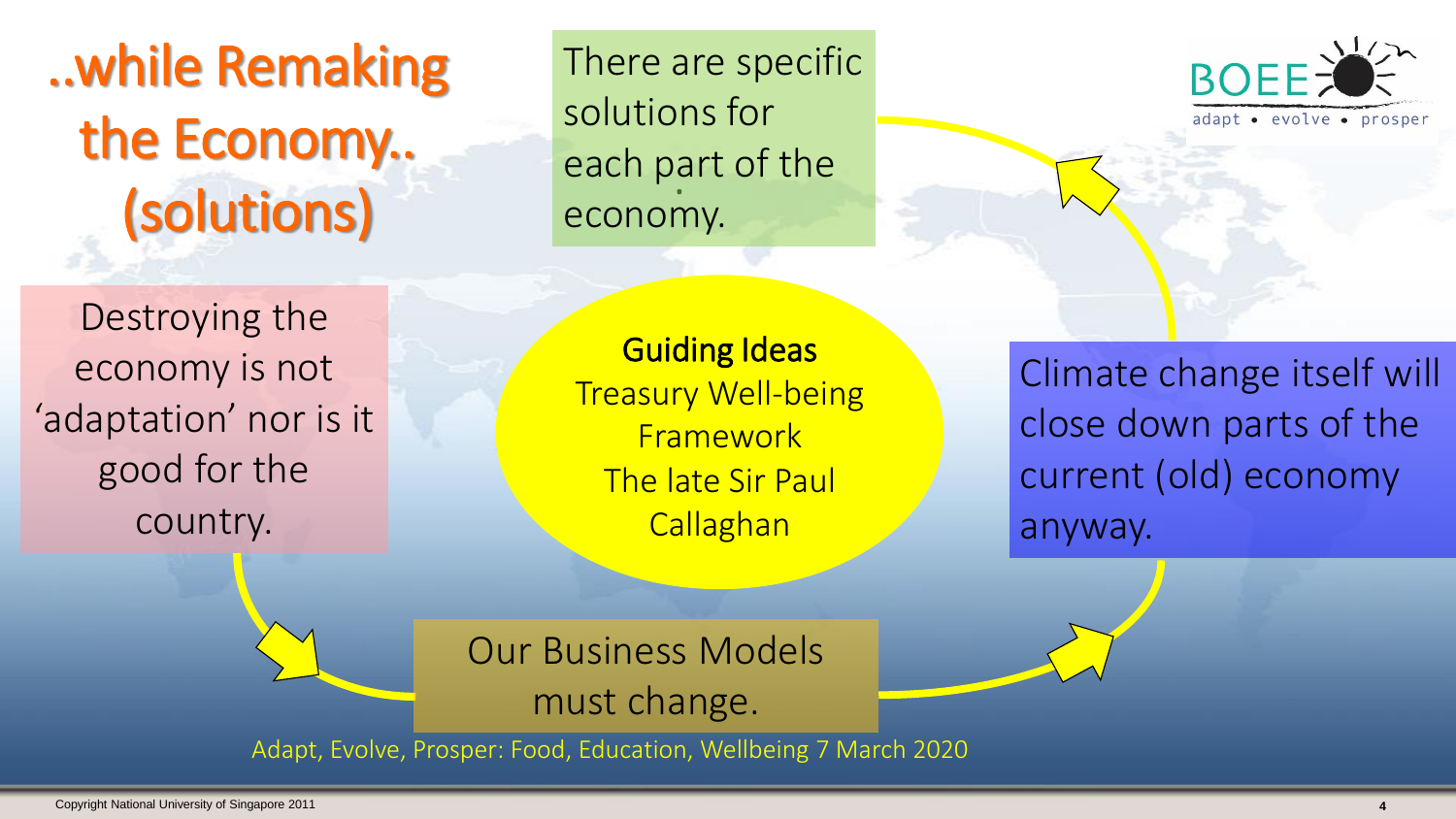

To adapt efficiently, economically, and compassionately requires change (always tillediening). Audpidtion is our greatest economic and social risk, as well as Increased well-being, more social  $H$ ealthy, reduced social website  $\mathcal{L}$ threatening). Adaptation is our greatest economic and social risk, as well as opportunity in this generation.

#### "... Let us become the nation we believe ourselves to be..."

Jacinda Ardern after the Christchurch Mosque Shootings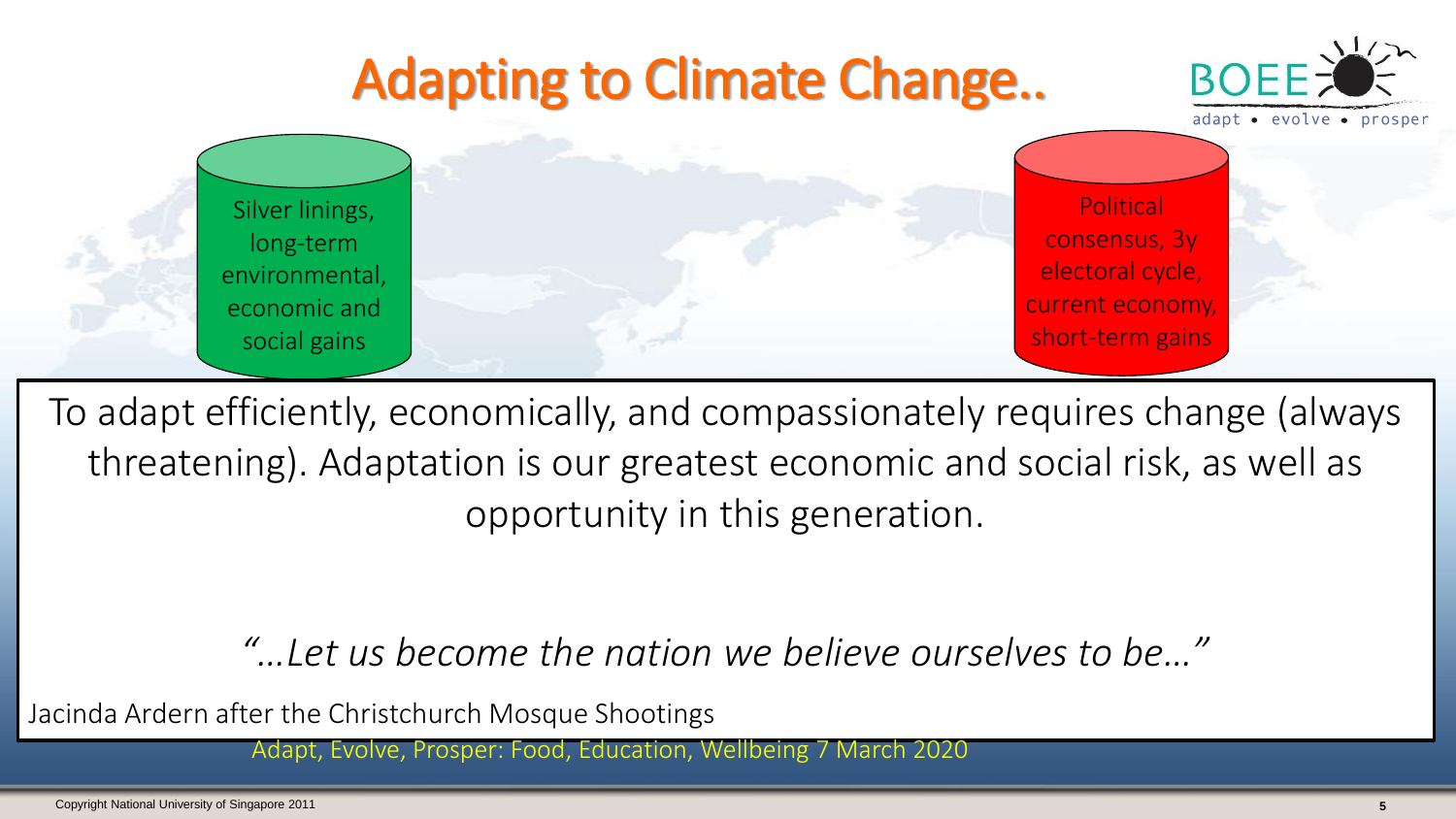#### Communities own their own stories



The places that Peoples and Communities live, not only shape their lives but in turn the people shape those places. The communities and where they live are intertwined, their histories joined.

Climate change will affect ALL communities, not *if*, but *when*.Most communities however are unaware or do not believe the scale of these impacts: *cognitive bias* and *unknown unknowns*.

for example in this (coastal) area, it is likely that it is the inland communities that will face more hazards sooner than the coast.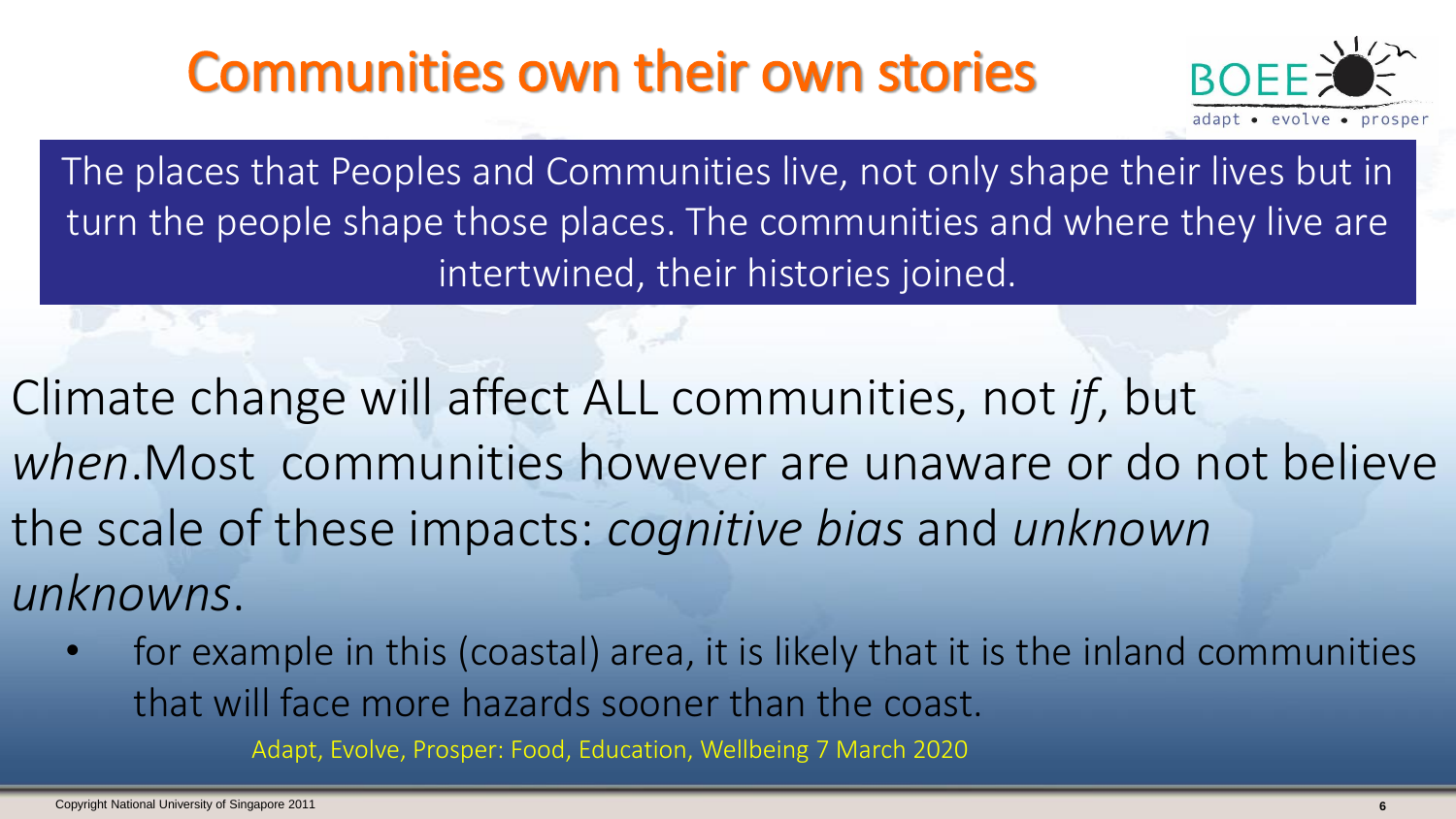

# .. and shape their futures..

Honouring sense of place and shared histories as well as economic realities means that communities must build their own strategies

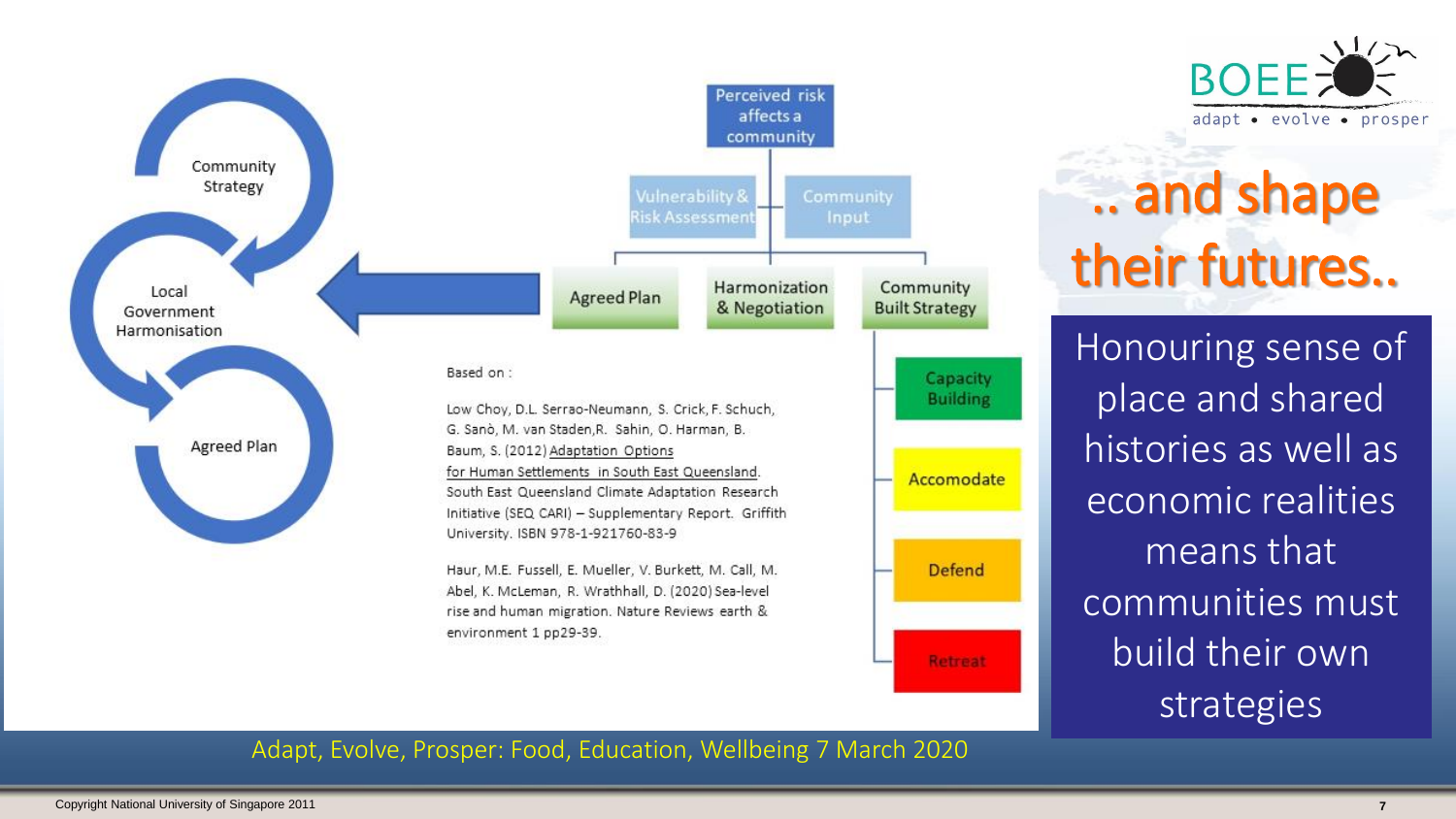### .. and shape their futures..





Time /years

Schematic Diagram Only

For communities, when benefits (all benefits) are outweighed by costs, (all costs) a tipping point:

- communities invest
- communities do not invest.

If benefits exceed costs, public pays, *e.g.*  parks or roads. If this is a move decision, the community investment has extended the lifetime of their community, but at their own cost.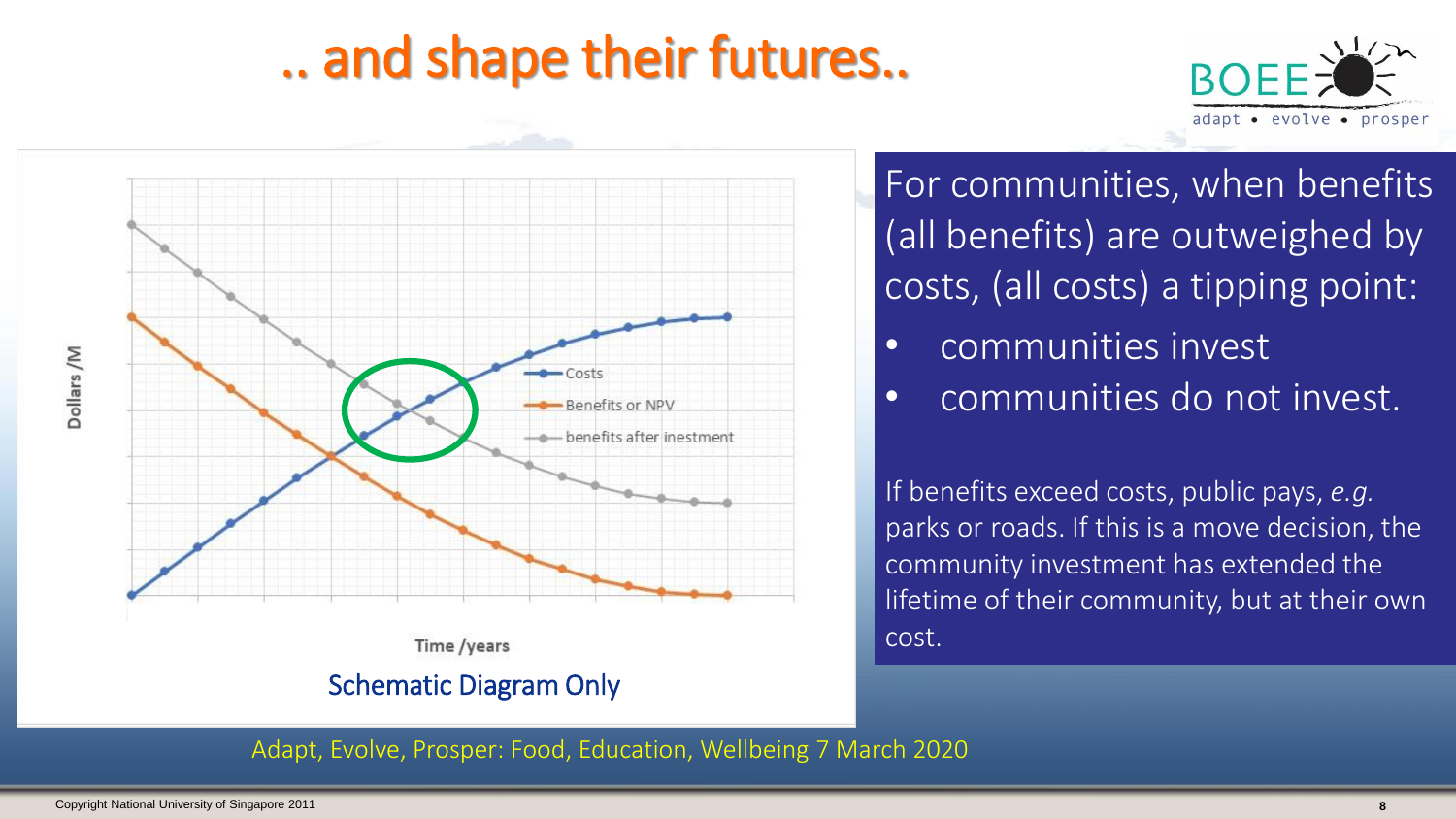# .. and shape their futures..



All communities and major infrastructure above the 10m contour:

- in 20 years?  $\mathcal{D}$
- In 200 years ?  $\odot$

We will not recognize the world even in 100 years. Make decisions now that do not reduce options later.